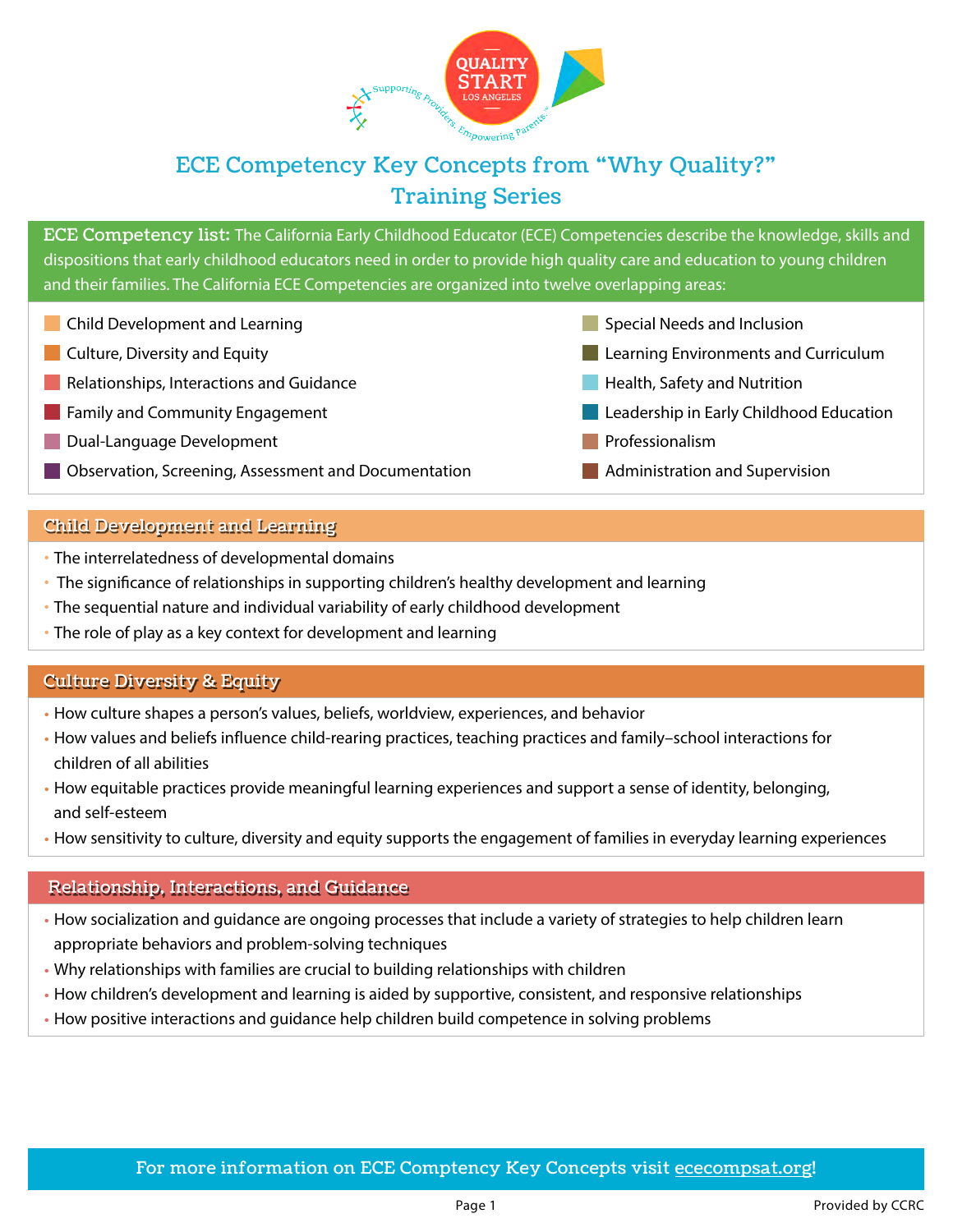

## ECE Competency Key Concepts from "Why Quality?" Training Series

### Family and Community Engagement

- Acknowledgment that children develop in the context of families and communities
- Building relationships with families is an integral part of competent and professional early childhood practice
- Providing information about community resources is an important component of supporting families

#### Dual Language Development

- Acknowledgment of young children's ability to develop proficiency in both English and the home language
- Recognition of the home language as the vehicle by which children are socialized into their families and communities
- Understanding that a multilingual environment that is reflective of a child's culture creates a positive learning environment in support of language and literacy development for children and adults

#### Observation, Screening, Assessment, and Documentation

- An understanding of the goals, uses, benefits, and limitations of various assessment approaches
- The importance of, and strategies for, working with families when using observation, screening and assessment
- Principles of developmentally appropriate, culturally and linguistically sensitive, individually meaningful observation, screening and assessment
- The relationship between observation, screening, assessment and decision making and planning
- Confidentiality and privacy

#### Special Needs and Inclusion

- Policies and requirements for inclusive practice
- Program philosophies that promote full participation by all children
- Collaboration with families and other service providers
- Personalization of practices to meet children's individual and family needs

## Learning Environment and Curriculum

- How environments promote exploration, discovery, learning, health and safety for all children
- Understanding that curriculum includes personal-care routines, schedules, environments and interactions that meet children's individual needs and reflect diverse perspectives and interests
- How curriculum supports children's learning and development by incorporating their interests and experiences and encouraging their curiosity